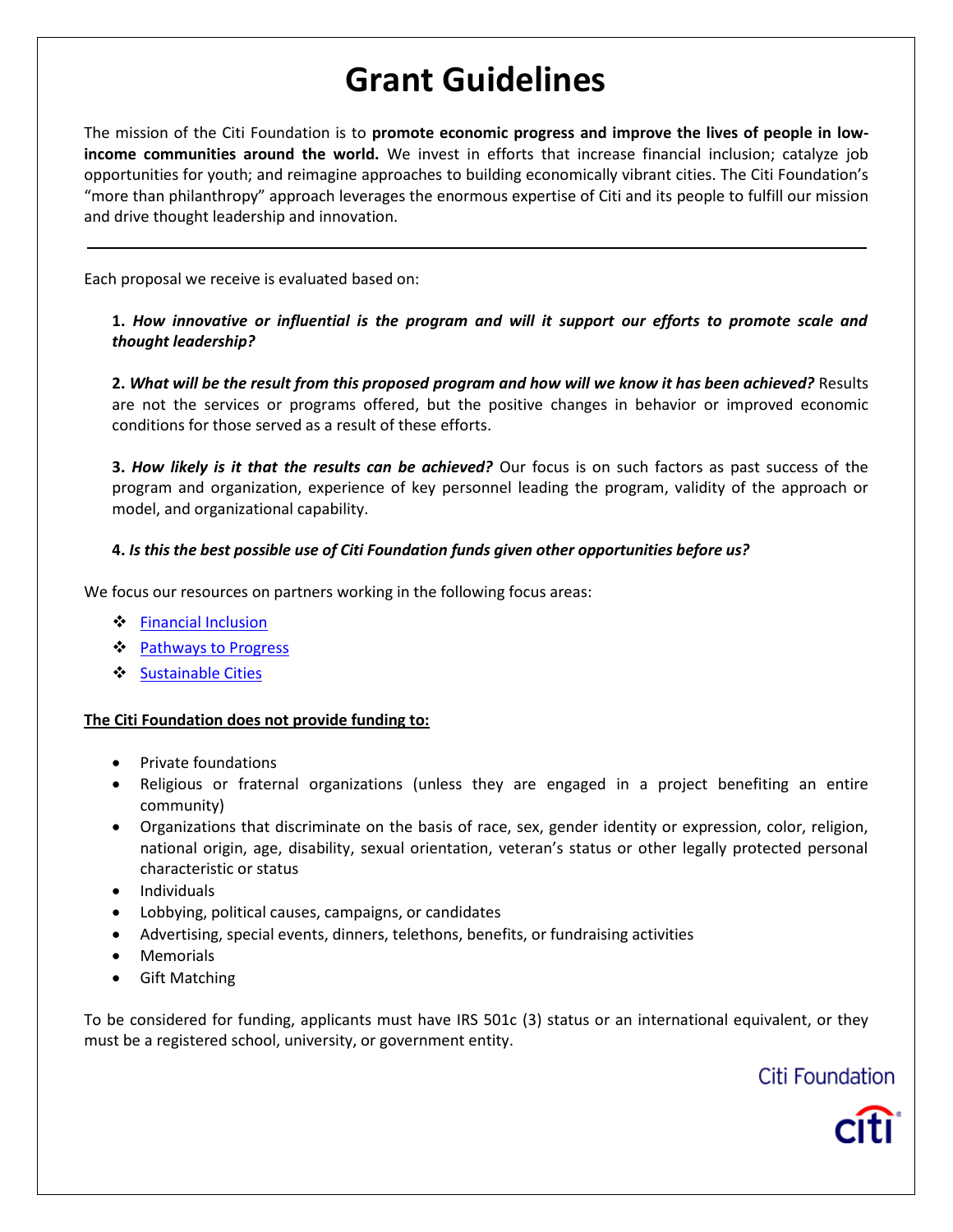## **2018 Citi Foundation Grant Guidelines**



#### <span id="page-1-0"></span>**Financial Inclusion**

The Citi Foundation supports efforts to develop a more inclusive financial system that provides greater access to financial products, services and capital to low-income communities and individuals. Access to capital and financial products empowers adults and young people to build financial assets, enables entrepreneurs to grow or launch businesses that create jobs, and helps community-based organizations to strengthen and transform communities. Unique about our efforts is recognition that access to capital and products alone is not enough. Financial capability—the ability to establish financial plans and develop strategies for preserving a strong financial position during times of both economic prosperity and instability—is critical to the financial well-being and upward economic mobility of individuals and communities.

#### **Results we seek** for this focus area include:

- o Increases in the number of low-income individuals who adopt positive financial behaviors and accumulate and preserve financial assets
- o Increases in the number of enterprises that provide new income generation and/or employment opportunities for low-income individuals

#### We make the following **types of investments** in this focus area:

#### **1.** Investments in **Direct Service**

We support programs that help adults, youth and families make positive changes to their financial behavior so that they can improve their financial situation and acquire and preserve assets over time. In addition, we support programs that expand access to capital and provide critical business development services to enable entrepreneurs to successfully launch or expand their businesses and create jobs. This includes support to institutions that deliver credit and other financial products and services targeted to low-income individuals, microenterprises, small businesses and community-based organizations.

#### *Examples of investments in this area include, but are not limited to:*

- Expansion or delivery of innovative models for building personal financial knowledge and skills to enable people to develop financial plans, select and utilize financial products, redefine their financial goals through ongoing coaching or counseling, and build and preserve assets
- Programs that provide technical assistance or business development services, combined with access to financing, for businesses that have the potential to create new jobs or have a focus on inclusive supply chains
- Programs that develop new financial products and systems or utilize new delivery mechanisms, including mobile, that increase access to capital or decrease costs and improve the efficiency of capital and product delivery

#### *We do not fund:*

- Programs that are solely classroom-based financial education programs
- Loan capitalization or interest expense

#### 2. Investments in **Capacity Building & Planning**

Programs in this investment area strengthen the organizations we fund so that they can achieve and sustain stronger gains for those served. These programs focus on the needs of the organization and strengthen the ability of the organization to achieve its mission.

*Examples of investments in this area include, but are not limited to:*

Development of new programming, approaches or tools to improve client outcomes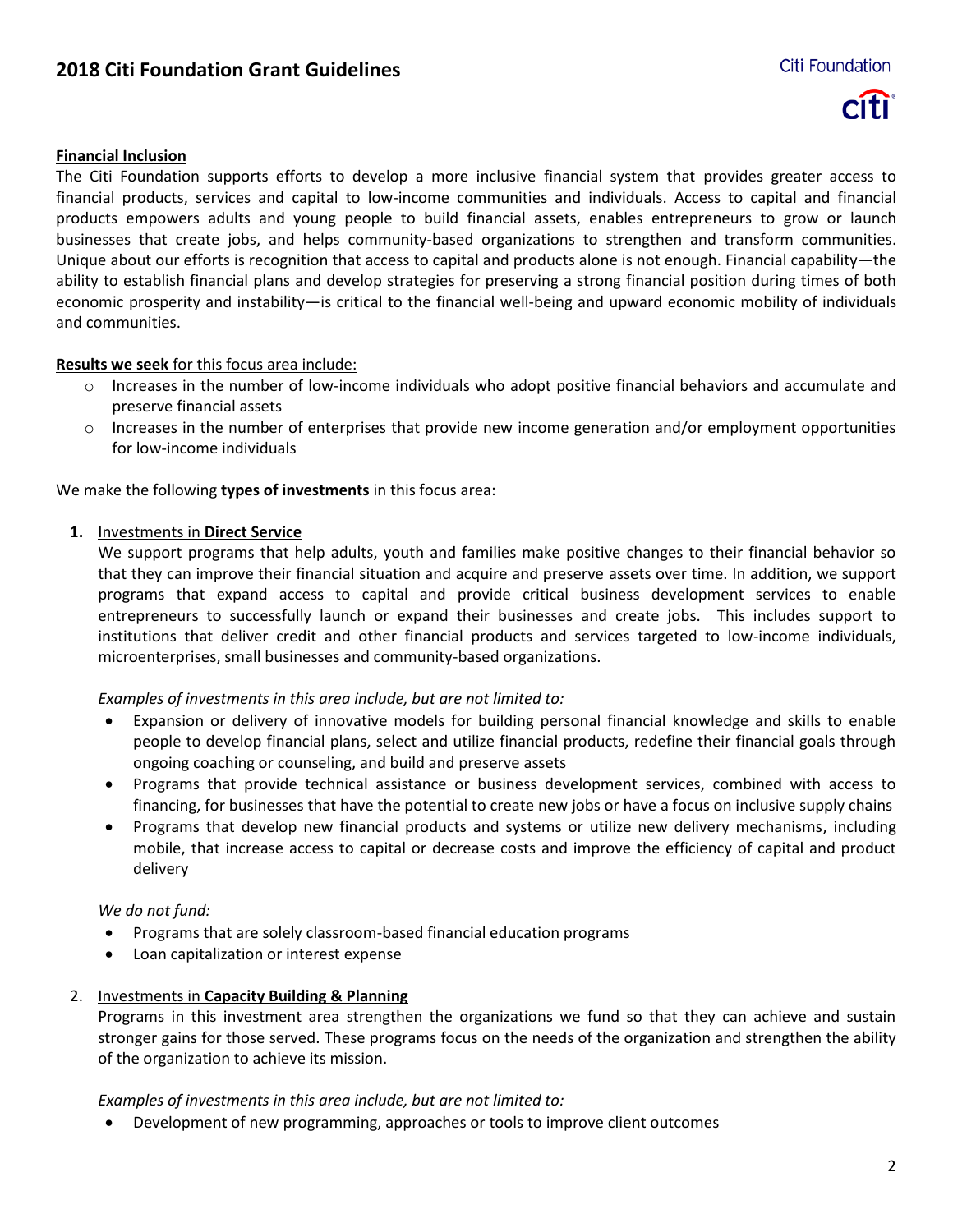

- Investments in strategic planning, new IT or knowledge management systems, or measurement and impact evaluation to strengthen the organization
- Staff training and professional development that helps organizations deliver services more effectively, efficiently, or more broadly

#### 3. Investments in **Systems Change**

At times, we believe that the most pressing need is to make improvements in larger systems that affect programs and people.

*Examples of investments in this area include, but are not limited to:*

- Convenings and research that make a clear business case and provide policymakers with a deeper understanding of key areas such as: the role of innovative strategies in changing financial behaviors, the effective use of business development services and entrepreneurship for economic growth, and expanding inclusive financial systems
- Applied research that tests, disseminates, and promotes models for increasing scale such as mobile technology innovations or building industry infrastructure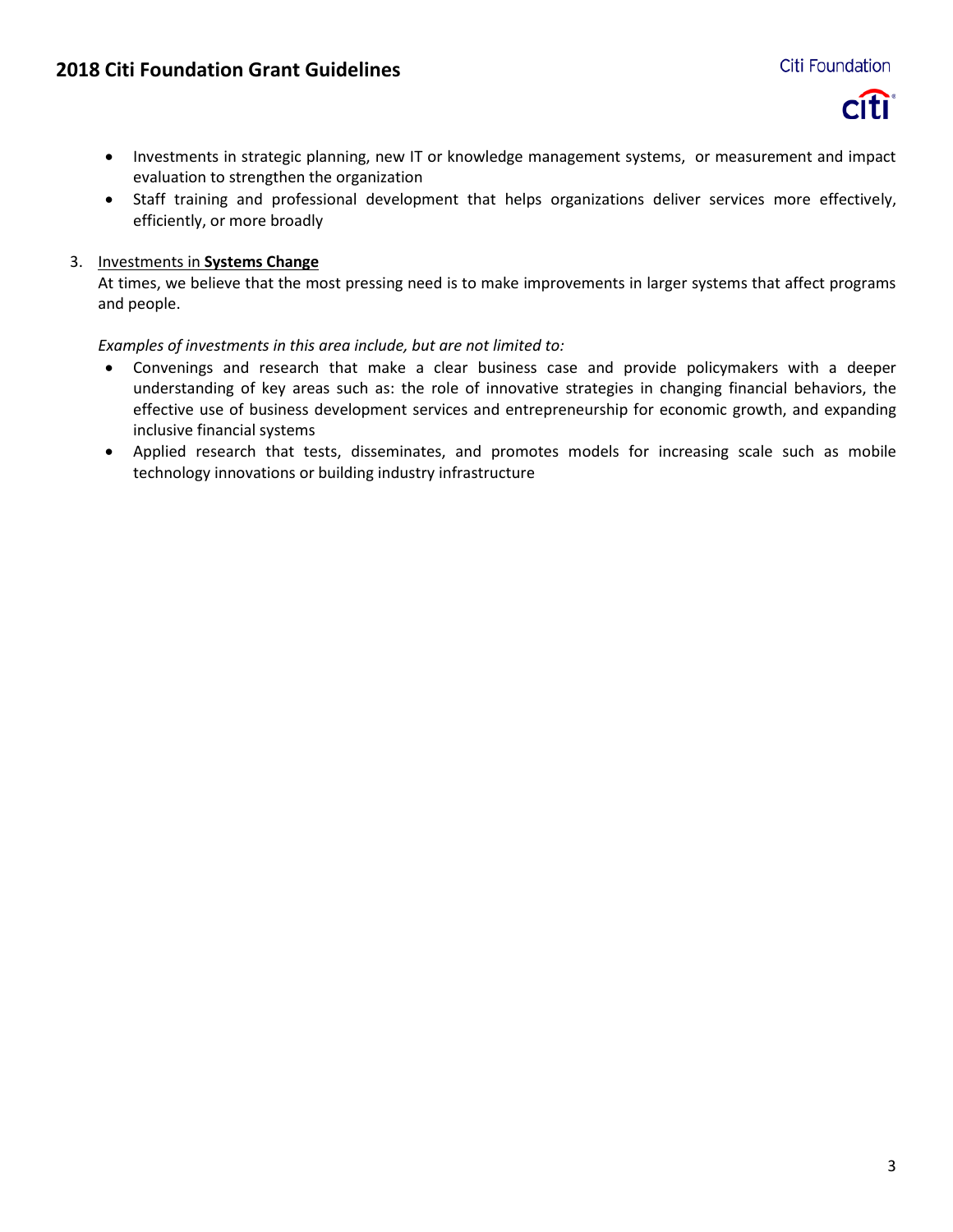

#### <span id="page-3-0"></span>**Pathways to Progress**

Globally, an estimated 75 million youth are actively seeking meaningful employment. To effectively compete for economic opportunities and succeed in the  $21^{st}$  century economy, these young people will require a mix of education, employability, entrepreneurship, and leadership skills. The Citi Foundation is focused on programs that help young people link education goals with leadership skills training and experiences, professional networks, and on-ramps to employment to increase the number of low-income youth, ages 16-25, who are able to get a job or start an incomegenerating business.

#### **Results we seek** in this focus area include:

 $\circ$  Increases in the number of low-income youth who obtain employability skills, become employed or start or expand their own income-generating business

We make the following **types of investments** in this focus area:

#### 1. Investments in **Direct Service**

We support programs that empower youth through education, employability training, and professional resources to enable them to get a job or start a business.

*Examples of investments in this area include, but are not limited to:*

- Programs that build employability skills through on-the-job, experiential learning, such as internships, summer jobs, apprenticeships, and service learning
- Programs that provide training that helps build business acumen and leadership skills, and helps youth start their own enterprises
- Programs that help participants access academic resources to build broad employability skills that prepare them to enter the job market, such as critical thinking, communication, problem-solving, and interpersonal skills.

#### *We do not fund:*

- Scholarships or tuition-related costs
- Unpaid work experiences that would otherwise be completed by a paid employee
- Primary education and related programs
- Arts education programs
- Tertiary (graduate or masters-level) training, including MBA leadership courses

#### 2. Investments in **Capacity Building & Planning**

Programs in this investment area strengthen the organizations we fund so that they can achieve impact and sustain results for those served. These programs focus on the needs of the organization and strengthen the ability of the organization to achieve its mission.

#### *Examples of investments in this area include, but are not limited to:*

- Development of new programming, approaches or tools, to improve youth outcomes
- Investments in strategic planning and new IT, knowledge management, or measurement and evaluations systems to strengthen the organization
- Staff training and professional development that helps organizations deliver services more effectively, efficiently, or more broadly

#### 3. Investments in **Systems Change**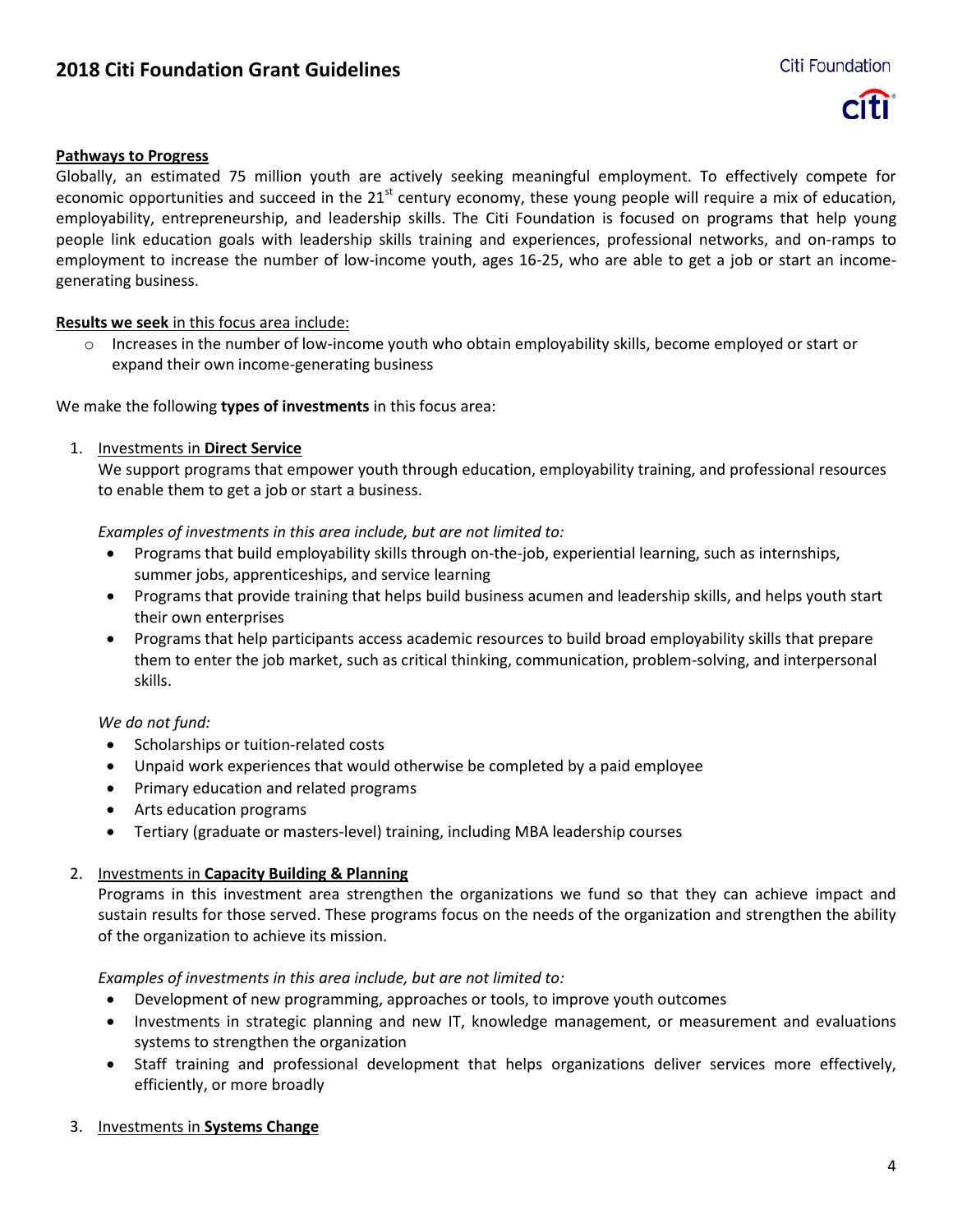

At times, we believe that the most pressing need is to make innovative improvements in larger systems that affect programs and people.

*Examples of investments in this area include, but are not limited to:*

- Programs that create alignment between local policymakers, educators, the business community and/or practitioners to improve programs and systems to significantly increase youth employment or postsecondary completion for low-income youth
- Research that improves the understanding of successful interventions to increase youth employability prospects or entrepreneurship activity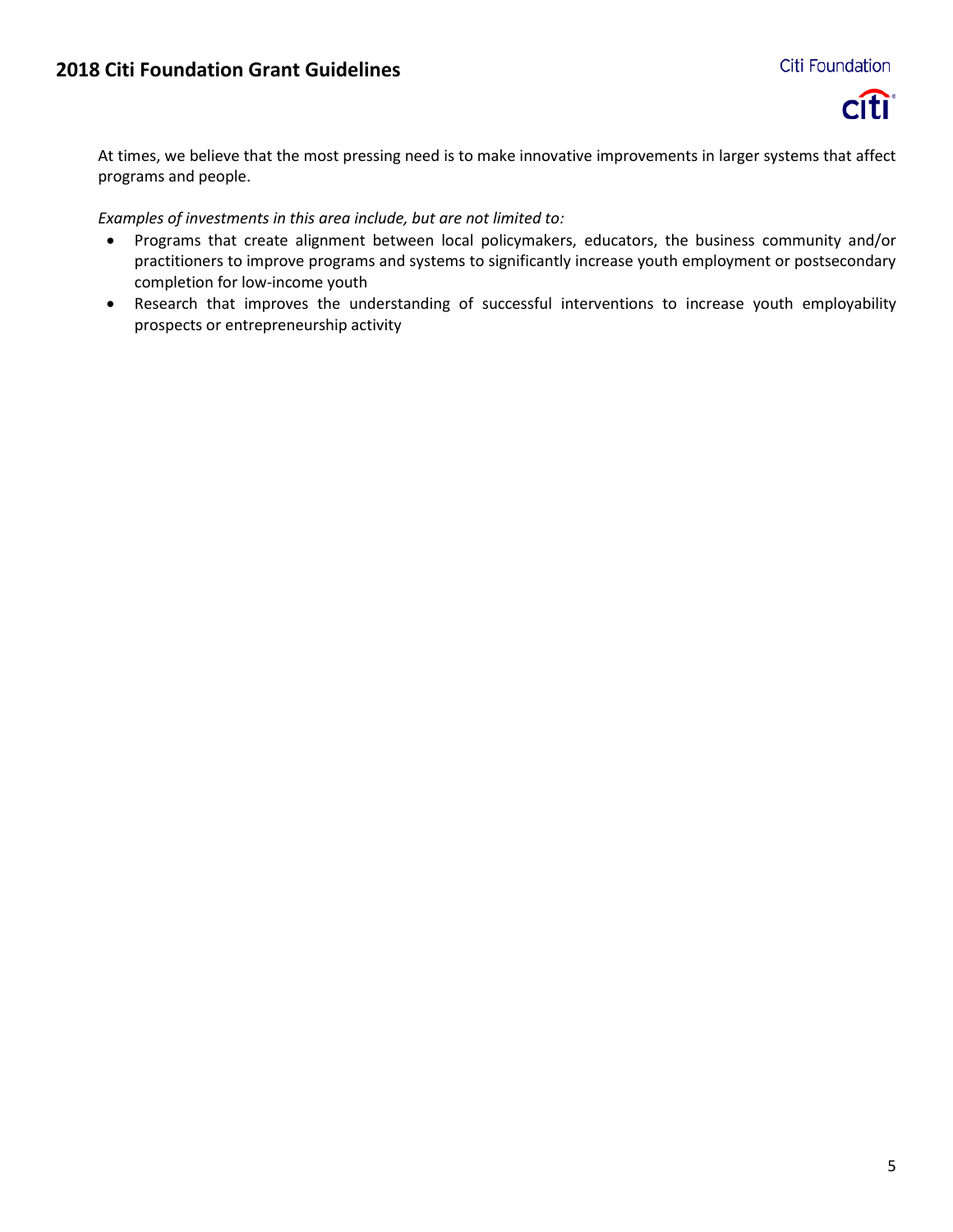## **2018 Citi Foundation Grant Guidelines**



#### <span id="page-5-0"></span>**Sustainable Cities**

Cities are home to more than half of the world's population and an additional 100 million people are moving to urban areas each year. The rapid pace at which the world is urbanizing is transforming cities in ways that create both opportunities and challenges for local city governments and their residents. Producing positive change in cities is not only about the alteration of their physical landscape, but also about responding to the often-competing needs of the people who live there. As important drivers of economic development and progress, cities are fertile hubs for innovation, experimentation, and new ideas that can improve the lives of billions of residents.

The Citi Foundation supports efforts that build vibrant cities that offer economic opportunities for low-income residents. We support collaborations between local governments, community-based organizations, the private sector, and research institutions that are tackling the challenges faced by cities to improve municipal effectiveness and infrastructure, create affordable housing, promote environmental sustainability. We encourage the use of data and technology to understand challenges and gaps, identify opportunities for improvements in cities, and direct the use of limited resources to maximize impact.

#### **Results we seek** in this focus area include:

o Increases in urban-focused initiatives that contribute to the economic progress and/or environmental sustainability of low-income individuals and communities

We make the following **types of investments** in this focus area:

#### 1. Investments in **Direct Service**

We fund programs that support municipal leaders, community-based organizations, and public-private partnerships that are working to improve municipal effectiveness, grow economic opportunities, and deliver services to low-income residents.

*Examples of investments in this area include, but are not limited to:*

- Programs that provide training to municipalities and local champions who are working to improve the efficiency and effectiveness of cities
- Programs that are leveraging the use of data or technology to improve delivery of services to low-income residents
- Programs that support new ideas or scale or replicate innovative ideas that have worked in other cities to improve delivery of services to low-income residents or improve the efficiency and effectiveness of cities to boost economic opportunities
- Affordable housing projects for low-income residents that are part of a broader community development strategy

#### *We do not fund:*

 Standalone real estate and/or affordable housing projects, including predevelopment, that are not part of a broader community development strategy